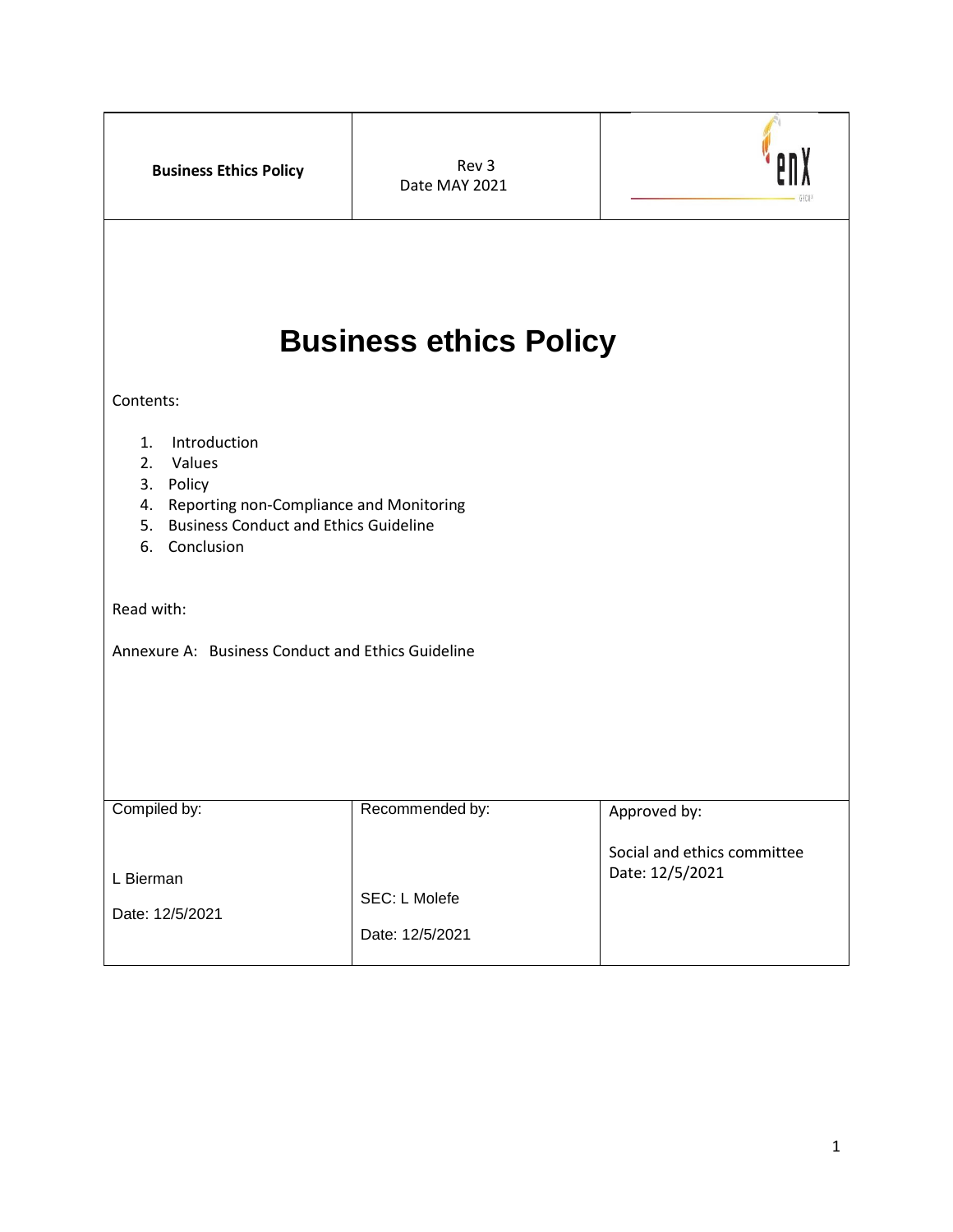# **Business Ethics Policy**

#### **1. Introduction**

The ethical performance of an organisation is the total of the ethical performance of everyone who works for it. Thus all enX Group Limited ("enX") employees owe our employer a duty of honesty, diligence and integrity.

The code of ethics applies to employees, non-executive directors, as well as contractors, consultants and others who may be temporarily assigned to perform work or services for the Group. The Code of Ethics will be made available in hard copy and on all Group websites.

Ethics refers to standards of conduct, which indicate how individually and collectively an organisation should behave based on moral duties and virtues arising from principles about right and wrong. It defines our values in greater detail and provides ethical guidance on how we do business, make decisions, interact with and protect the interests of our stakeholders.

#### **2 Values**

Our reputation is one of our most important assets a maintaining the trust and confidence of all those whom we deal with is a vital responsibility. At all of our Business Units we value:

- 1. Power is created through shared knowledge Sharing our experiences builds long-term trust relationships.
- 2. Excellence with urgency Doing it right the first time, on time.
- 3. Listen, think, respond Understanding leads to better communications and outcomes.
- 4. Own your actions Make the business your own. Take responsibility and be accountable, no excuses.
- 5. Work to inspire, work to respect Inspiration grows our business. Trust and respect forms our foundation.
- 6. Challenge the way 'it's always been done' Allowing creative ideas resulting in innovative solutions to keep us ahead.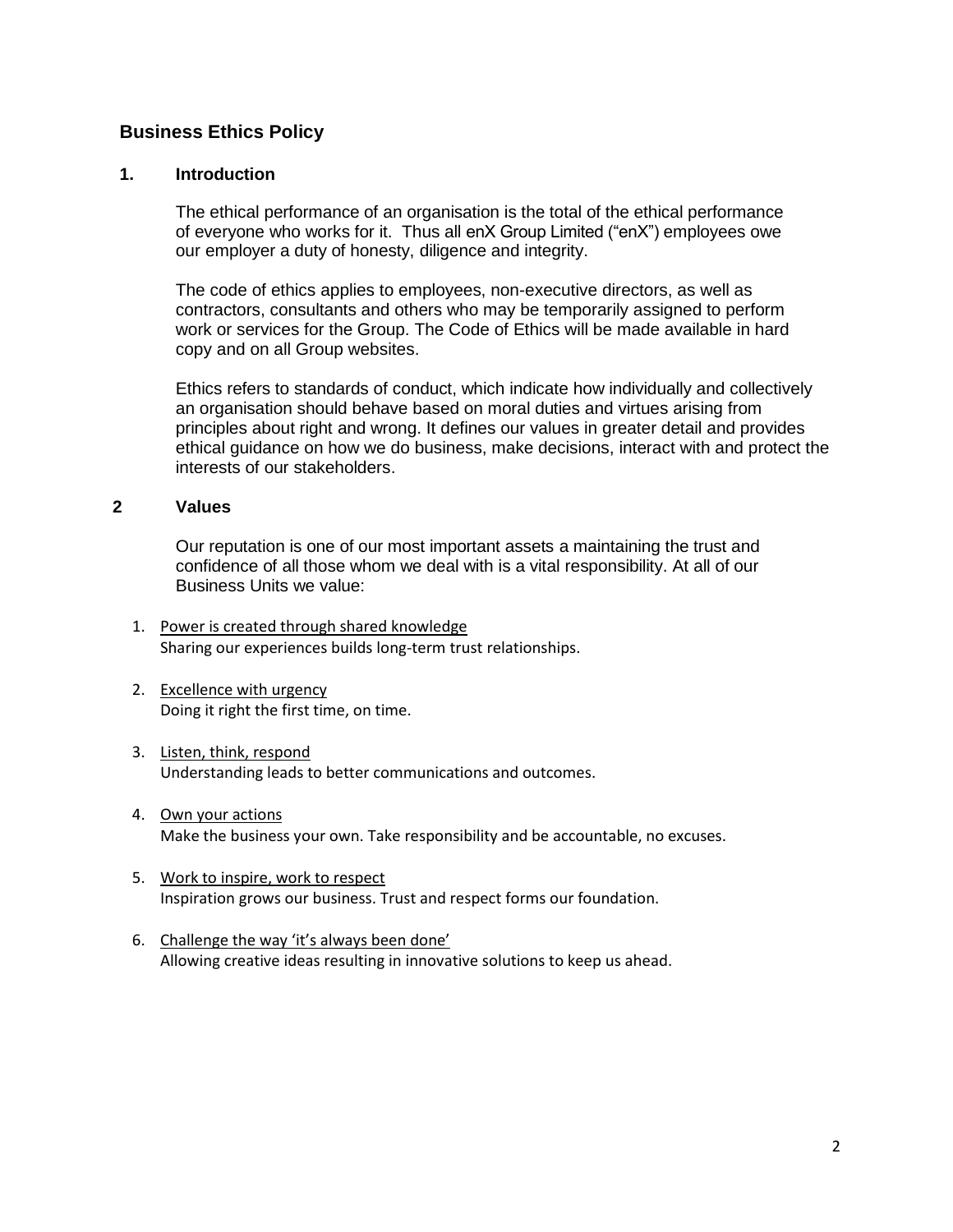## **3 Policy**

- 3.1 Compliance with enX's policy on ethical business conduct and behaviour is required of all employees, contract labour, consultants, temporary employees, part-time employees, casual employees, occasional employees and others acting for enX must also comply with this policy.
- 3.2 enX is committed to competing honestly and fairly and we support and comply with all antitrust and fair competition laws in all markets where we do business. Antitrust and fair competition laws vary by country, but all are designed to stop competitors from creating agreements that prevent, restrict or distort the exercise of free competition.
- 3.3 enX does not allow conflict of interest practices where an employee has a personal interest that could be seen to have the potential to interfere with his/her objectivity in performing his/her duties or exercising his/her judgement on behalf of enX. Any such personal interest on the part of an employee, or a member of his/her family, is not permitted unless approved in writing.
- 3.4 enX respects and values the cultural diversity of its customers and employees. enX also respects its employees' personal privacy, but it does expect them to be law-abiding and to conduct their personal affairs like good and responsible citizens, especially where any indiscreet or antisocial behaviour could affect the individual's performance or reflect badly on enX.
- 3.5 enX is committed to achieving environmental, health and safety excellence. The company strives to provide a safe and healthy working environment and to avoid harming the environment and the communities in which it operates.
- 3.6 enX's resources are meant to serve enX's purposes and we do not tolerate the use thereof for personal gain, directly or indirectly.

## **4. Reporting non-Compliance and Monitoring**

4.1 Reporting non-compliance

Employees should report / disclose any actions or activities in contravention with this policy directly to management or alternatively disclosures may be executed through the enX Tip-Off Hotline on 0801 122 566 inside South Africa or via e-mail to: [enX@tip-offs.com.](mailto:eqstra@tip-offs.com) Anonymity of complaints will be protected.

#### 4.2 Monitoring

enX monitors ethical performance regularly in order to ensure that corrupt or unethical business practices are eliminated.

The Social and Ethics Committee will monitor the company's activities in light of:

 relevant legislation, other legal requirements and codes of best practice relating to social and economic development, good corporate citizenship, the environment, the health and public safety, consumer relationships, labour and